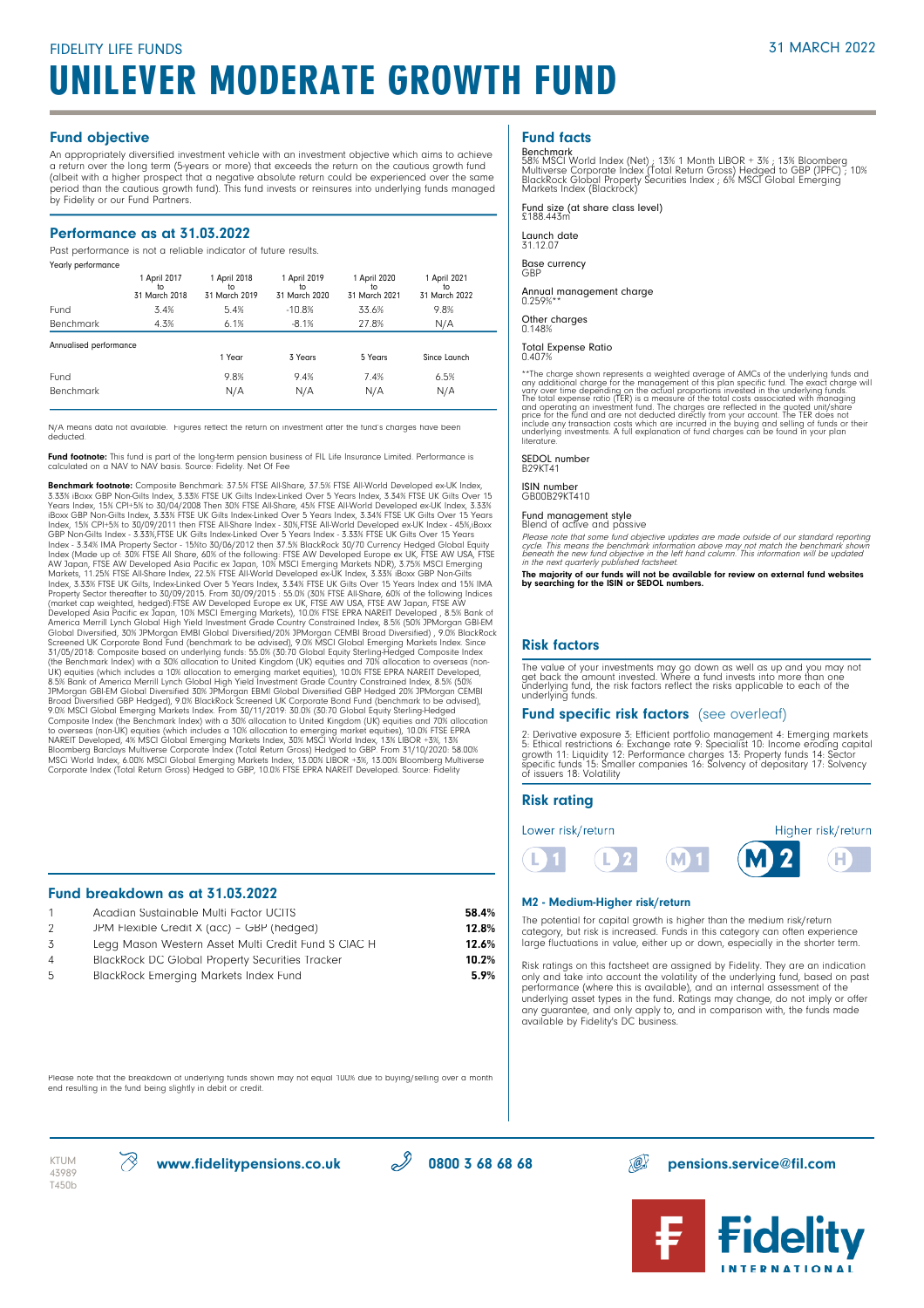### ESG Fund Rating and Quality Scores

The investment analysis company, MSCI, rates funds according to how well the gompanies into which the funds invest, take account of environmental, social and governance (ESG) factors. It provides scores of 1 to 10 (with 10

The relevant criteria and weightings are chosen by MSCI and different criteria and weightings used by other analysts may produce different results. This is a snapshot<br>of the portfolio at the date indicated. Past ESG ratings are not reliable indicators<br>of tuture ESG ratings. Representation of this ESG dat Fidelity. If you are in any doubt whether a fund is suitable for you please contact a regulated financial adviser.



### Breakdown as at 31.03.2022

| Fund                                                                            | <b>ESG Fund</b><br>Ratina | E    | S<br>Score Score | G<br>Score |
|---------------------------------------------------------------------------------|---------------------------|------|------------------|------------|
| <b>BlackRock Emerg Markt Indx</b>                                               | <b>BBB</b>                | 5.1  | 5.1              | 3.81       |
| Acadian Sustainable Multi Factor UCITS                                          | AA                        | 5.95 | 4.98             | 4.96       |
| Legg Mason Western Asset Multi Credit Fund S Class GBP<br>Accumulating (Hedged) | N/A                       | N/A  | N/A              | N/A        |
| JPM Flexible Credit X GBP (hedged)                                              | А                         | 5.92 | 4.79             | 5.05       |
| <b>BlackRock DC Global Property Securities Tracker</b>                          | N/A                       | N/A  | N/A              | N/A        |

Source: MSCl<br>The will be displayed when there is no ESG data available for the fund or the fund is not ESG rated.<br>The information is as at the date of production based on data provided by MSCl. There may be timing<br>differen

### Carbon Footprint

The investment analysis company MSCI measures a fund's carbon intensity by<br>calculating how much CO2 is emitted by the companies it invests in. To allow<br>companies of different sizes to be compared, the figures are adjusted terms of tons of CO2 for each million dollars' worth of sales.

MSCI has provided the following guidance for assessing the figures shown in the<br>table. These ratings help to show where each fund stands in relation to the fund<br>marketplace as a whole. As in the table, the figures are for million dollars' worth of sales.

| Very high  | High       | Moderate  | Low        | Very low  |
|------------|------------|-----------|------------|-----------|
| $525$ tons | 250 to 524 | 70 to 249 | 15 to $69$ | less than |
| or more    | tons       | tons      | tons       | 15 tons   |

### CO2 analysis as at 31.03.2022

| Fund                                                                            | Tons of CO2 per million<br>dollars of sales |
|---------------------------------------------------------------------------------|---------------------------------------------|
| BlackRock Emerg Markt Indx                                                      | 334.45                                      |
| Acadian Sustainable Multi Factor UCITS                                          | 85.72                                       |
| Legg Mason Western Asset Multi Credit Fund S Class GBP Accumulating<br>(Hedaed) | N/A                                         |
| JPM Flexible Credit X GBP (hedged)                                              | 274.97                                      |
| BlackRock DC Global Property Securities Tracker                                 | N/A                                         |

Source: MSCI<br>n/a will be displayed when there is no ESG data available for the fund or the fund is not ESG rated.<br>The information is as at the date of production based on data provided by MSCI. There may be timing<br>differen

Disclaimer issued by MSCI ESG Research LLC:<br>Certain information contained herein ("Information") has been provided by MSCI ESG Research LLC and its affiliates (the "ESG Parties"), none of the ESG Parties<br>Certain informatio

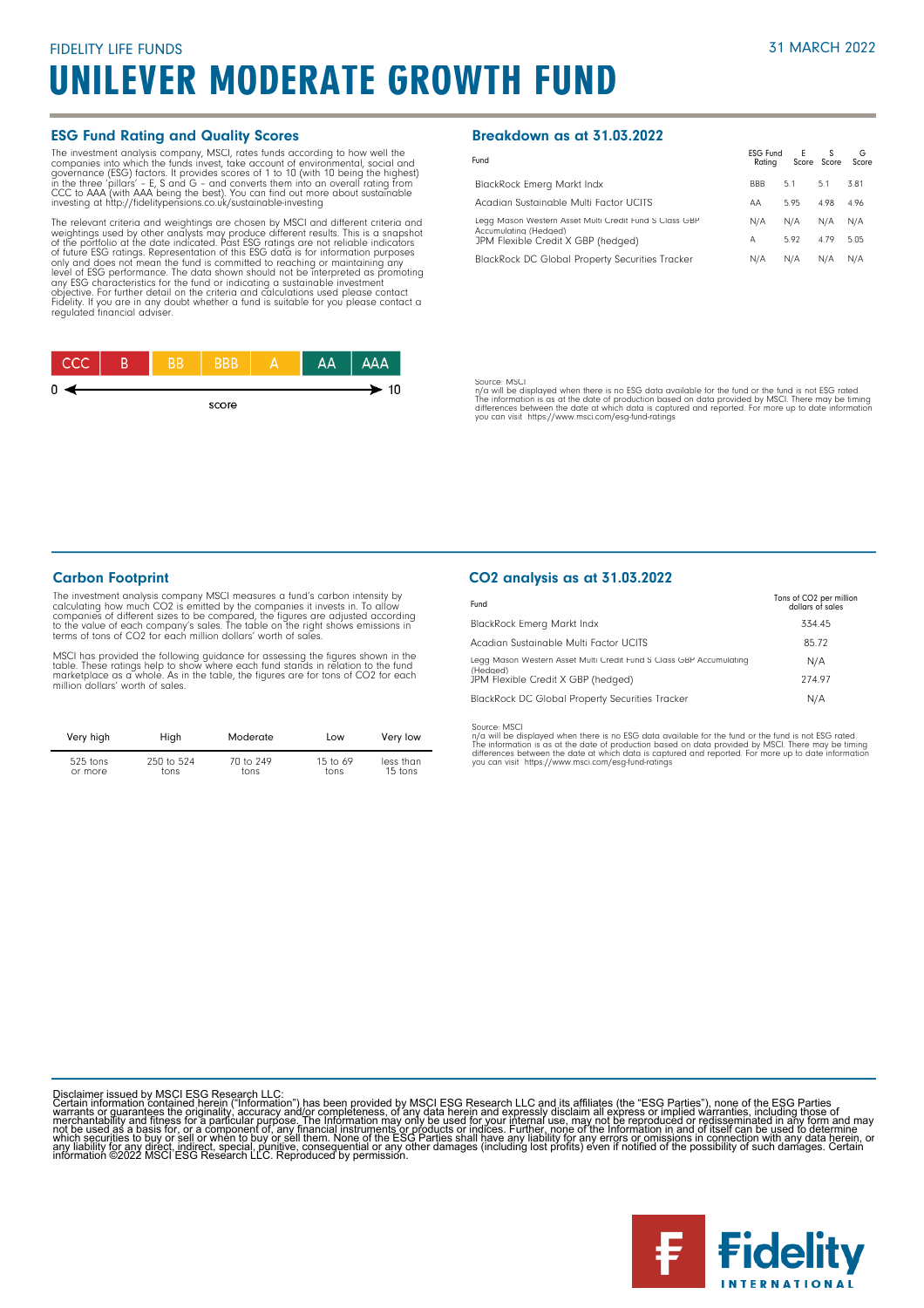# UNILEVER MODERATE GROWTH FUND

### Acadian Sustainable Multi Factor UCITS

### Asset breakdown as at 31.03.2022

| North American Stock         | 70.7%                      |
|------------------------------|----------------------------|
| European Stock Large Cap     | 8.9%<br><b>The Company</b> |
| Japan Stock                  | $5.6\%$                    |
| Asia ex-Japan Stock          | $4.4\%$                    |
| European Stock Mid Cap       | $4.0\%$                    |
| <b>Emerging Market Stock</b> | $1.1\%$                    |
| U.K. Stock Large Value       | $0.9\%$ I                  |
| U.K. Stock Large Core/Growth | $0.8\%$ I                  |
| Cash                         | $1.0\%$ I                  |
| Other                        | 2.5%                       |

### Source: Morningstar

Please note that the breakdown of underlying funds shown may not equal 100% due to buying/selling over a month end resulting in the fund being slightly in debit or credit. Where derivative instruments are held they are generally<br>represented in the appropriate asset or sector categories. When an "other" category is shown, it may inc

### JPM Flexible Credit X (acc) – GBP (hedged)

### Credit Rating breakdown as at 31.03.2022

| BB         | 36.0%   |                 |
|------------|---------|-----------------|
| <b>BBB</b> | 25.3%   |                 |
| B          | 20.2%   |                 |
| AAA        | 7.6%    |                 |
| A          | 4.6%    | <b>Contract</b> |
| Below B    | 4.1%    | <b>Contract</b> |
| Not Rated  | $2.0\%$ |                 |
| AA         | 0.2%    | - I             |

#### Source: Morningstar

Where derivative instruments are held they are generally represented in the appropriate asset or sector categories.<br>When an "other" category is shown, it may include some derivative types such as volatility index futures a return swaps.

### Legg Mason Western Asset Multi Credit Fund S ClAC H

#### Asset breakdown as at 31.03.2022 North American Bond 64.5% 11.4% 5.2% 4.6% 3.3% 3.0%  $2.3\%$  $1.4\%$ 3.2% Emerging Markets Bond Asia ex-Japan Bond Other Bond Convertible European Bond Preferred Stock U.K. Corporate Bond Interm/Long Term Cash

#### Source: Morningstar

**Other** 

Please note that the breakdown of underlying funds shown may not equal 100% due to buying/selling over a month<br>end resulting in the fund being slightly in debit or credit. Where derivative instruments are held they are gen

 $1.2\%$  |

### Top holdings as at 31.03.2022

| APPLE INC                      | 5.6% |
|--------------------------------|------|
| MICROSOFT CORP                 | 4.4% |
| ALPHABET INC CLASS A           | 3.4% |
| AMAZON.COM INC.                | 2.7% |
| TESLA INC                      | 1.4% |
| BERKSHIRE HATHAWAY INC CLASS B | 1.4% |
| META PLATEORMS INC CLASS A     | 1.3% |
| JOHNSON & JOHNSON              | 1.3% |
| PROCTER & GAMBLE CO            | 1.1% |
| <b>JPMORGAN CHASE &amp; CO</b> | 1.0% |

### Source: Morningstar

Reference in this document to specific securities should not be considered as a

recommendation to buy or sell these securities, but is included for the purposes of illustration only.

Top holdings are those securities in which the largest percentage of the fund's total assets are invested. Investments made through derivative instruments and other securities issued by the same company are listed separately. Foreign exchange currency related derivative instruments and other derivatives similar to money market instruments, such as interest rate swaps, are excluded from the top holding calculation.

### Top holdings as at 31.03.2022

| NATWEST GROUP PLC 5.125%                           | 0.6% |
|----------------------------------------------------|------|
| <b>GENERAL ELECTRIC COMPANY 4.156%</b>             | 0.5% |
| NATIONWIDE BUILDING SOCIETY 5.75%                  | 0.5% |
| EMERA INC 6.75%(2076-06-15)                        | 0.5% |
| CREDIT AGRICOLE S.A. 8.125%                        | 0.5% |
| UBS GROUP AG 5.125%                                | 0.5% |
| CCO HOLDINGS, LLC/ CCO HOLDINGS CAPITAL CORP. 5.12 | 0.4% |
| <b>FNEL - SOCIFTA PER AZIONI 2.25%</b>             | 0.4% |
| <b>ORANGE S.A. 1.75%</b>                           | 0.4% |
| AIB GROUP PLC 2.875%(2031-05-30)                   | 0.4% |
| Correct Manufacturers                              |      |

Source: Morningstar Reference in this document to specific securities should not be considered as a recommendation to buy or sell these securities, but is included for the purposes of

illustration only.<br>Top holdings are those securities in which the largest percentage of the fund's total assets<br>are invested. Investments made through derivative instruments and other securities issued<br>by the same company rate swaps, are excluded from the top holding calculation.

### Top holdings as at 31.03.2022

| UNITED STATES TREASURY NOTES 0.5%(2023-11-30) | 5.6% |
|-----------------------------------------------|------|
| UNITED STATES TREASURY NOTES 1.5%(2024-02-29) | 3.0% |
| TARGA RESOURCES CO                            | 1.5% |
| INDONESIA (REPUBLIC OF) 7%(2027-05-15)        | 0.9% |
| INDONESIA (REPUBLIC OF) 8.375%(2026-09-15)    | 0.8% |
| WESTERN ASSET FUROPEAN LOAN LM ACC FUR        | 0.7% |
| SOUTHWESTERN ENERGY COMPANY 7.75%(2027-10-01) | 0.7% |
| MPLX LP PRF PERPETUAL USD - CLASS A           | 0.7% |
| CARNIVAL CORPORATION 9.875%(2027-08-01)       | 0.7% |
| FIRST QUANTUM MINERALS LTD. 6.88%(2027-10-15) | 0.6% |
|                                               |      |

#### Source: Morningstar

Reference in this document to specific securities should not be considered as a recommendation to buy or sell these securities, but is included for the purposes of illustration only.

Top holdings are those securities in which the largest percentage of the fund's total assets<br>are invested. Investments made through derivative instruments and other securities issued<br>by the same company are listed separate rate swaps, are excluded from the top holding calculation.

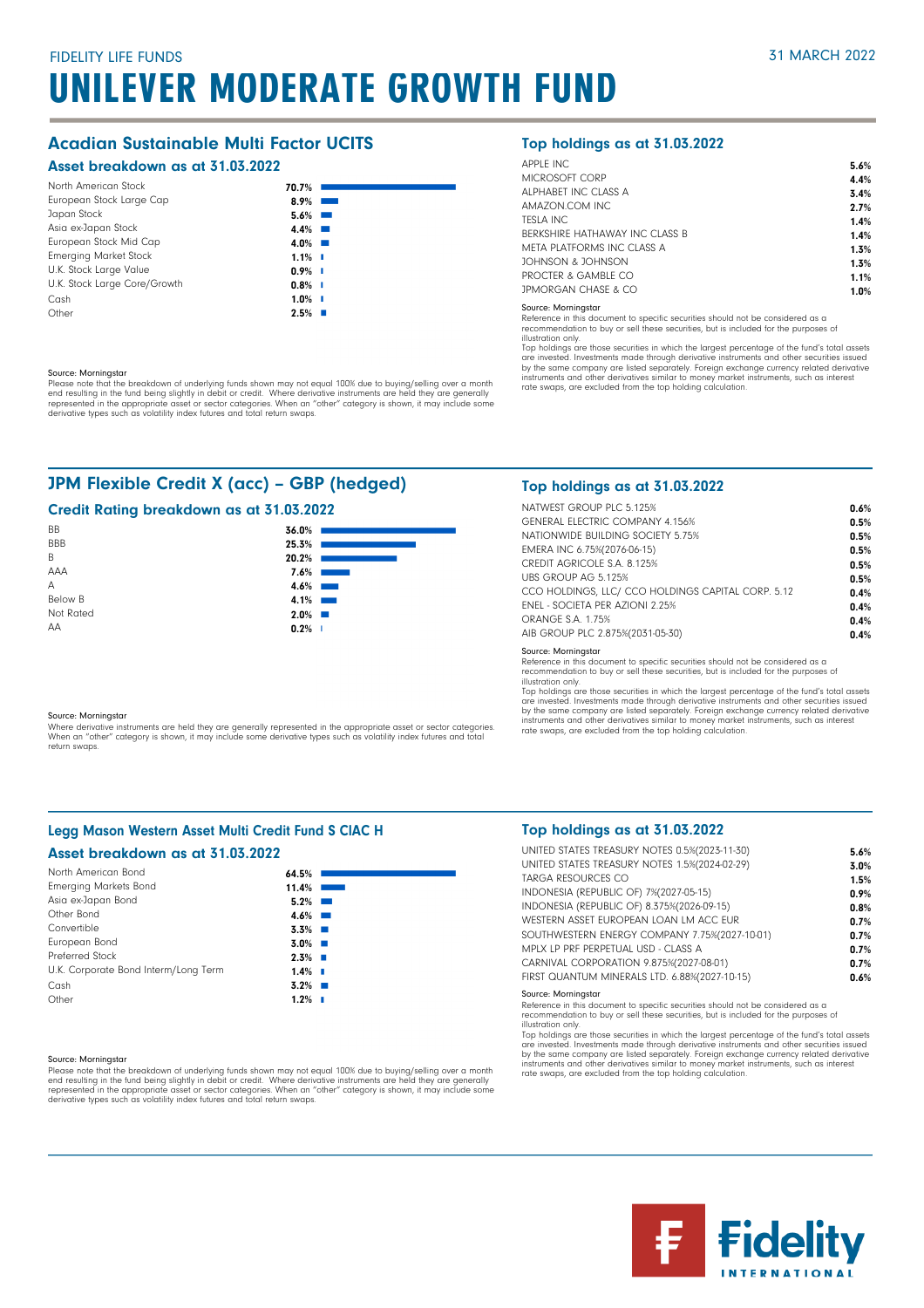### BlackRock DC Global Property Securities Tracker

### Asset breakdown as at 31.03.2022

| North American Stock     | 62.7%                  |
|--------------------------|------------------------|
| Asia ex-Japan Stock      | 11.7%                  |
| Japan Stock              | 9.4%                   |
| European Stock Mid Cap   | 6.9%                   |
| European Stock Large Cap | $2.2\%$ $\Box$         |
| European Stock Small Cap | $1.4\%$ $\blacksquare$ |
| Other Stock              | $1.1\%$ $\blacksquare$ |
| U.K. Stock Large Growth  | $1.1\%$ $\blacksquare$ |
| Cash                     | $-0.4\%$               |
| Other                    | 3.9%                   |

#### Source: Morningstar

Where derivative instruments are held they are generally represented in the appropriate asset or sector categories.<br>When an "other" category is shown, it may include some derivative types such as volatility index futures a return swaps.

### BlackRock Emerging Markets Index Fund

### Industry breakdown as at 31.03.2022



#### Source: Morningstar

Please note that the breakdown of underlying funds shown may not equal 100% due to buying/selling over a month<br>end resulting in the fund being slightly in debit or credit. Where derivative instruments are held they are gen derivative types such as volatility index futures and total return swaps.

### Top holdings as at 31.03.2022

| PROLOGIS INC.                        | 6.0% |
|--------------------------------------|------|
| FOUINIX INC                          | 3.3% |
| PUBLIC STORAGE                       | 3.0% |
| SIMON PROPERTY GROUP INC.            | 2.2% |
| WFLLTOWER INC.                       | 2.1% |
| DIGITAL REALTY TRUST INC.            | 2.0% |
| REALTY INCOME CORP                   | 2.0% |
| VONOVIA SF                           | 1.8% |
| AVALONBAY COMMUNITIES INC.           | 1.7% |
| ALEXANDRIA REAL ESTATE FOUITIES INC. | 1.7% |
|                                      |      |

#### Source: Morningstar

Reference in this document to specific securities should not be considered as a

recommendation to buy or sell these securities, but is included for the purposes of illustration only

illustration only.<br>Top holdings are those securities in which the largest percentage of the fund's total assets<br>are invested. Investments made through derivative instruments and other securities issued<br>by the same company instruments and other derivatives similar to money market instruments, such as interest rate swaps, are excluded from the top holding calculation.

### Top holdings as at 31.03.2022

| TAIWAN SEMICONDUCTOR MANUFACTURING CO LTD        | 6.9% |
|--------------------------------------------------|------|
| <b>TENCENT HOLDINGS LTD</b>                      | 3.7% |
| SAMSUNG FLECTRONICS CO LTD                       | 3.7% |
| ALIBABA GROUP HOLDING LTD ORDINARY SHARES        | 2.9% |
| MSCI EMERGING MARKETS FUTURE JUNE 22(2022-06-17) | 1.7% |
| VALF SA                                          | 1.1% |
| MFITUAN CLASS B                                  | 1.1% |
| CHINA CONSTRUCTION BANK CORP CLASS H             | 1.0% |
| RELIANCE INDUSTRIES LTD ADR                      | 0.9% |
| <b>INFOSYS LTD</b>                               | 0.8% |
| Source: Morningstar                              |      |

Source: Morningstar Reference in this document to specific securities should not be considered as a recommendation to buy or sell these securities, but is included for the purposes of illustration only.

Top holdings are those securities in which the largest percentage of the fund's total assets<br>are invested. Investments made through derivative instruments and other securities issued<br>by the same company are listed separate rate swaps, are excluded from the top holding calculation.